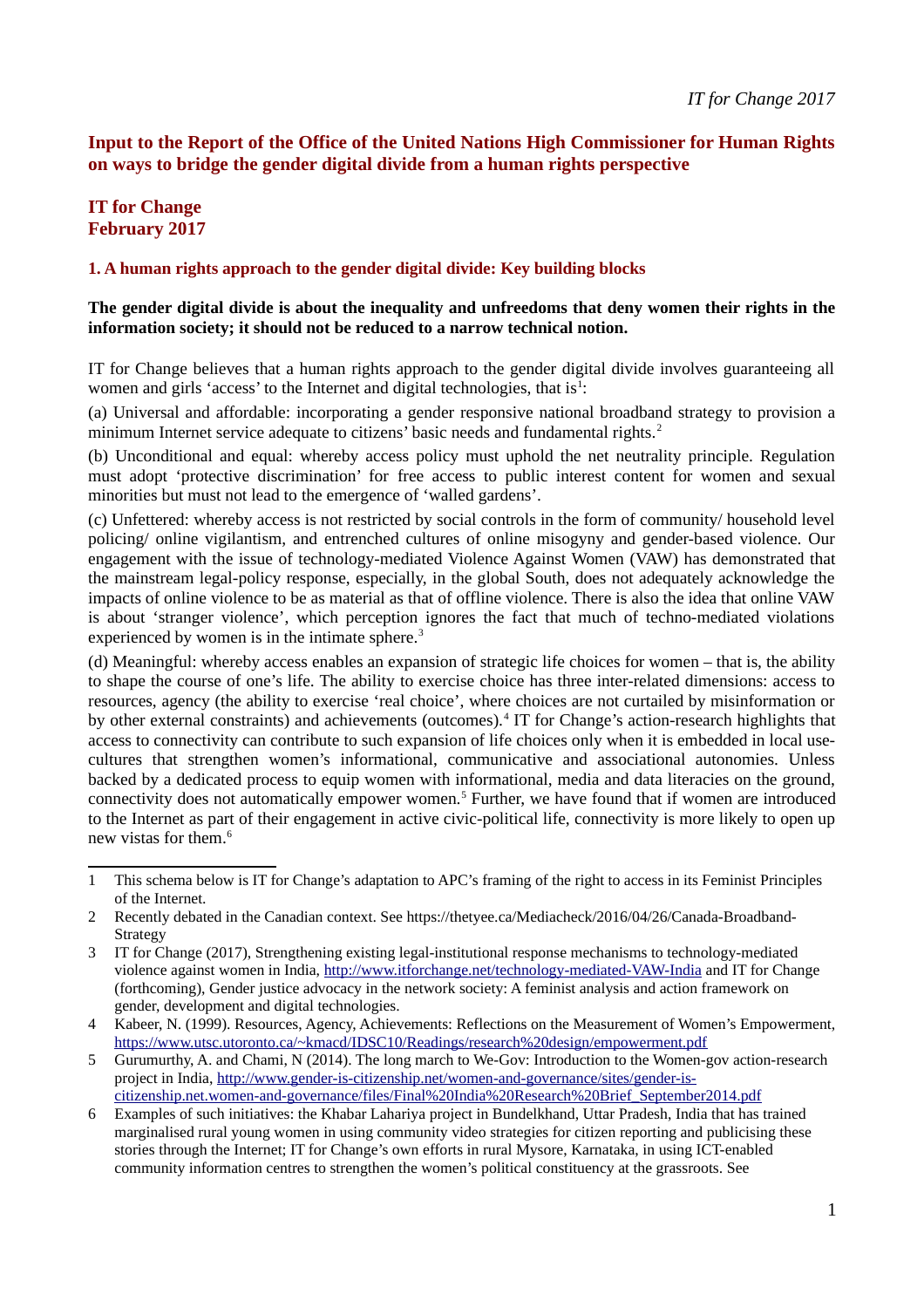### **2. What policy and programming directions can help us bridge the gender digital divide, by promoting gender-just access?**

#### **1. Regarding universal and affordable access to the Internet for marginalised women and girls: states need to actively intervene, rather than go only by market mechanisms.**

The problem of the gender digital divide in the mainstream policy discourse is mainly framed as a problem of access to gadgets, and access to connectivity – and popular wisdom is that market forces and win-win partnerships between public and private sector companies will close the access gap. However, evidence from the ground is increasingly suggesting that this is not the case. Contrary to early expectations, market-led Internet diffusion is not automatically closing connectivity divides. ITU statistics indicate that between 2013 and 2016, the global Internet user gender gap grew from 11% to 12%.<sup>[7](#page-1-0)</sup> In fact, in the 48 poorest countries, where 90% of the population is still offline, connectivity growth rates have started to slow down. This is because there is no compelling business case to reach these populations – who are found in *"more remote, rural areas, and consist disproportionately of poorer, minority, less educated, and often female, members of society"*. *[8](#page-1-1)* In these regions, predictions about market-forces automatically driving down connectivity costs have also failed to materialise. As of 2014, the average cost of an entry level 500 MB data plan in the LDCs was 15.2% of monthly income; in developing countries, it was 6.5%<sup>[9](#page-1-2)</sup>. This creates a huge affordability barrier for the poorest women, considering that globally women earn almost  $25\%$  less than men<sup>[10](#page-1-3)</sup>. High costs of connectivity become a key impediment to women's access to connectivity.

In this situation, states must actively work towards realising women's right to universal and affordable access by recognising that broadband Internet is a public utility, and not just a commodity. It would be ideal for states to guarantee their citizens a right to broadband, similar to what countries such as Estonia and Finland have done. But even where this is not the case, states must develop specific policy and programming strategies towards this, by formulating national broadband plans informed by a clear gender perspective; and setting clear targets for ensuring a mimimum quality of connectivity for citizens. Some points to remember, while framing such strategies, are highlighted below:

1. National Broadband Plans should emphasise access to both mobile and fixed broadband. Mobile broadband can only be a reinforcement, and never a complete replacement for fixed broadband access, because of the following reasons. This is because mobile broadband tends to promote a individualised, atomising use-culture where users tend to go to a bunch of favourite apps that stream personalised content at them. It is only where a fixed broadband backbone is present, that organisations and state agencies can even explore the opportunity of setting up subsidised digital libraries in schools/ gender-responsive public access spaces in the community where women and girls are guided to explore the Internet on their terms, unhindered by household and social level controls, yet mindful of their privacy and security. This becomes especially important in contexts such as South Asia, where there is a rapidly emerging discourse of "*how good girls do not use mobiles or the internet"[11](#page-1-4) ,* leading to high levels of household controls on use*.* Also, as developing countries are increasingly transitioning into a 'digital by default' mode of governance, noncommercial access to the Internet – facilitated by public interest intermediaries or libraries – becomes critical for marginalised women's full citizenship, as they suffer a double whammy – being excluded by their lack of textual literacy as well as lack of digital capabilities.

<span id="page-1-0"></span><http://www.gender-is-citizenship.net/unwomen/>

<span id="page-1-1"></span>8 Broadband Commision (2016), The State of Broadband: September 2016, [www.broadbandcommission.org/Documents/reports/bb-annualreport2016.pdf](http://www.broadbandcommission.org/Documents/reports/bb-annualreport2016.pdf)

<sup>7</sup> ITU (2016), Facts and Figures, [http://www.itu.int/en/](http://www.itu.int/en/ITU-D/Statistics/Pages/facts/default.aspx) [ITU-D/Statistics/Pages/facts/default.aspx](http://www.itu.int/en/ITU-D/Statistics/Pages/facts/default.aspx)

<span id="page-1-2"></span><sup>9</sup> The UN Broadband Commission has defined broadband affordability as the availability of an entry-level 500 MB data plan for 5% or less of monthly per capita income.

<span id="page-1-3"></span><sup>10</sup> Ibid

<span id="page-1-4"></span><sup>11</sup> [http://economictimes.indiatimes.com/news/politics-and-nation/panchayat-bans-mobile-phones-among](http://economictimes.indiatimes.com/news/politics-and-nation/panchayat-bans-mobile-phones-among-girls/articleshow/51065459.cms)[girls/articleshow/51065459.cms](http://economictimes.indiatimes.com/news/politics-and-nation/panchayat-bans-mobile-phones-among-girls/articleshow/51065459.cms)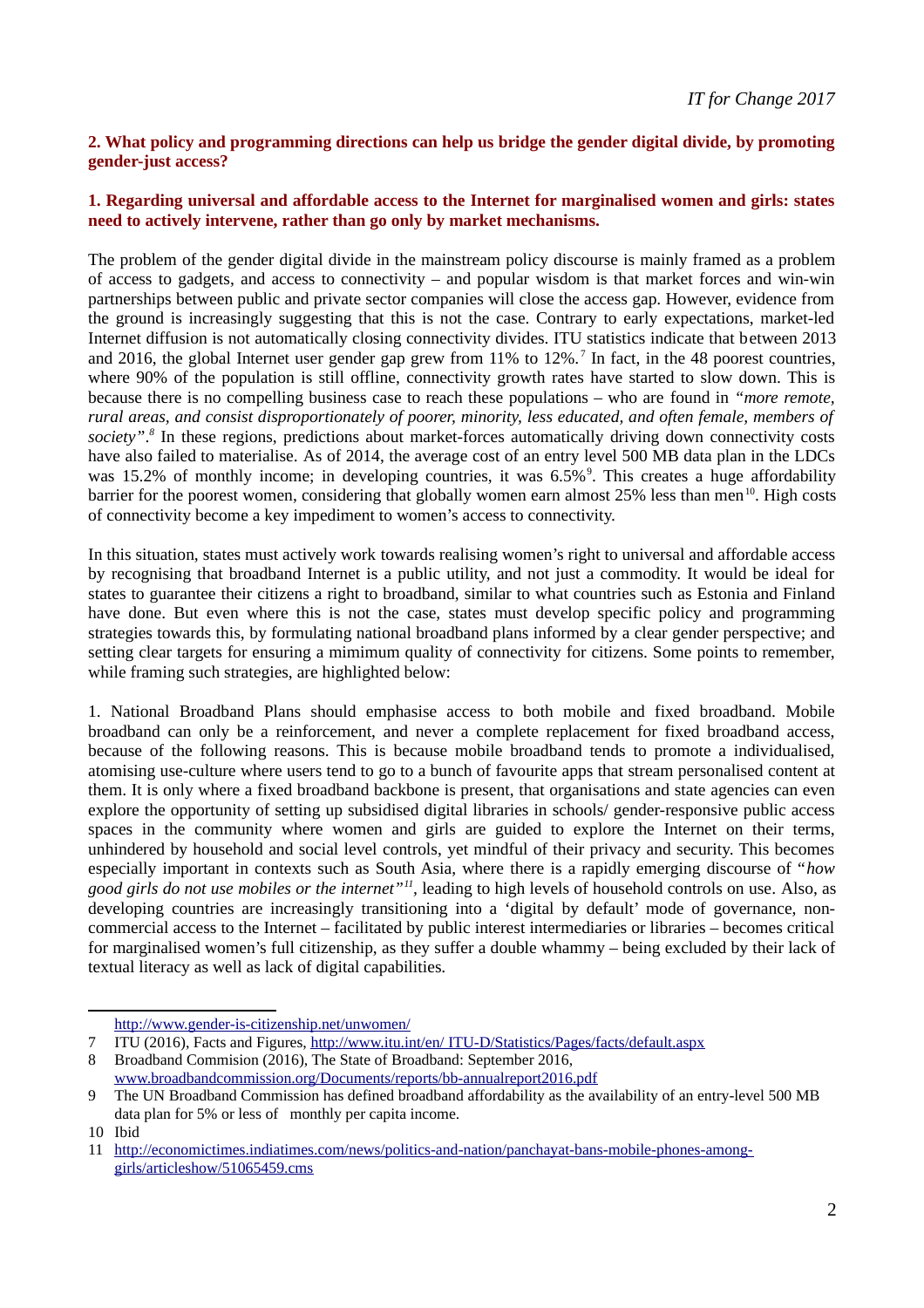2. With respect to promoting access to mobile broadband, states must work on lowering interconnection charges, spectrum licensing fees, and lowering device-costs through measures such as exempting budget mobile handsets from luxury taxes, to enhance affordability. Also, they should explore the possibility of setting up a universal mobile data allowance targeted at marginalised women, similar to food rations or basic social security benefits. The Universal Service Obligation Fund should be effectively leveraged for this.

3. States must invest in a national level fixed broadband backbone and the establishment of genderresponsive public access points where connectivity is provided free/at subsidised costs, that can also serve as hubs for digital skills-building of marginalised women and girls. IT for Change's research in 2015-16 on gender and e-government in the Asia-Pacific reveals that women and girls use public access spaces only when they are motivated and persuaded about the benefits of access.<sup>[12](#page-2-0)</sup> We found the Community eCentres programme of Malvar Municipality, Batangas, Philippines an especially useful model to emulate, in this regard. Under the Community eCentres programme, across the country, public access points have been set up in remote islands where connectivity infrastructure is absent. These centres provide facilitated access to egovernance services as well as free-of-cost digital literacy trainings to both women and men. The Municipality of Malvar has creatively brought in a focus on women's inclusion in its implementation of this national programme. Dedicated budgetary allocations for training marginalised women have been made in the municipal budget, and site-selection for the establishment of the Community eCentres have been guided by a gender perspective – those areas with low levels of female work-force participation and a high drop-out rate among young women have been zeroed-in, to house these centres. Also, women facilitators have been recruited at the centres, and tasked with conducting community meetings and home visits to motivate and persuade women from the community to enrol for the programme.<sup>[13](#page-2-1)</sup>

4. Investing in building the digital capabilities of women and marginalised girls is an essential dimension of the task of universalising access. In this regard, it becomes important to invest in national-level digital literacy programmes specifically targeted at women, which use 'training of trainers' methods so that women emerge as teachers for their peer group. The Republic of Korea used such a model to build women's digital capabilities, as part of its Basic Plan for Informatization, in the early 2000s, with a high rate of success. [14](#page-2-2) What we would like to highlight here is that digital literacy programmes cannot be a one-time exercise; with every generation of technological development, there will be new areas where capacity-building is required.

#### **2. Ensuring that unconditional access is not compromised: why municipal broadband networks and investment in meaningful use cultures at the local level are a better option than zero-services**

In recent times, there is a growing trend of policymakers in Asia and Africa exploring zero-service platforms as effective strategies for promoting affordable access – and the argument being made is that *"some access is better than no access"*, and that over time, access to parts of the Internet will gradually open up the full Internet for populations who otherwise will never have the chance to go online. In India (the national context IT for Change works in), there was a major policy debate on this issue last year, when Facebook proposed to introduce its Free Basics service in partnership with Reliance Communications, advertising this as a route to promoting digital equality in the country. Net neutrality activists and IT start-ups completely opposed the view; while there were some sections of civil society who argued for allowing the service as a pragmatic compromise to enable faster growth of Internet access in rural areas. Our own primary research on patterns of use of the urban-poor, carried out in New Delhi during this period, revealed that social media use does not automatically enable the poor to proceed to the next step of effectively leveraging the open web for expanding their strategic life choices. In fact, in our research with 800 marginalised urban-poor women in New Delhi, we found that 46% of women were using the Internet, of whom 98% were on FaceBook.

<span id="page-2-0"></span><sup>12</sup> IT for Change (2016), E-government for women's empowerment in Asia and the Pacific, <http://egov4women.unescapsdd.org/report/annex-ii-case-study-synopsis>

<span id="page-2-1"></span><sup>13</sup> IT for Change (2016), E-government for women's empowerment in Asia and the Pacific, <http://egov4women.unescapsdd.org/report/annex-ii-case-study-synopsis>

<span id="page-2-2"></span><sup>14</sup> IT for Change (2016), E-government for women's empowerment in Asia and the Pacific, <http://egov4women.unescapsdd.org/report/key-recommendations>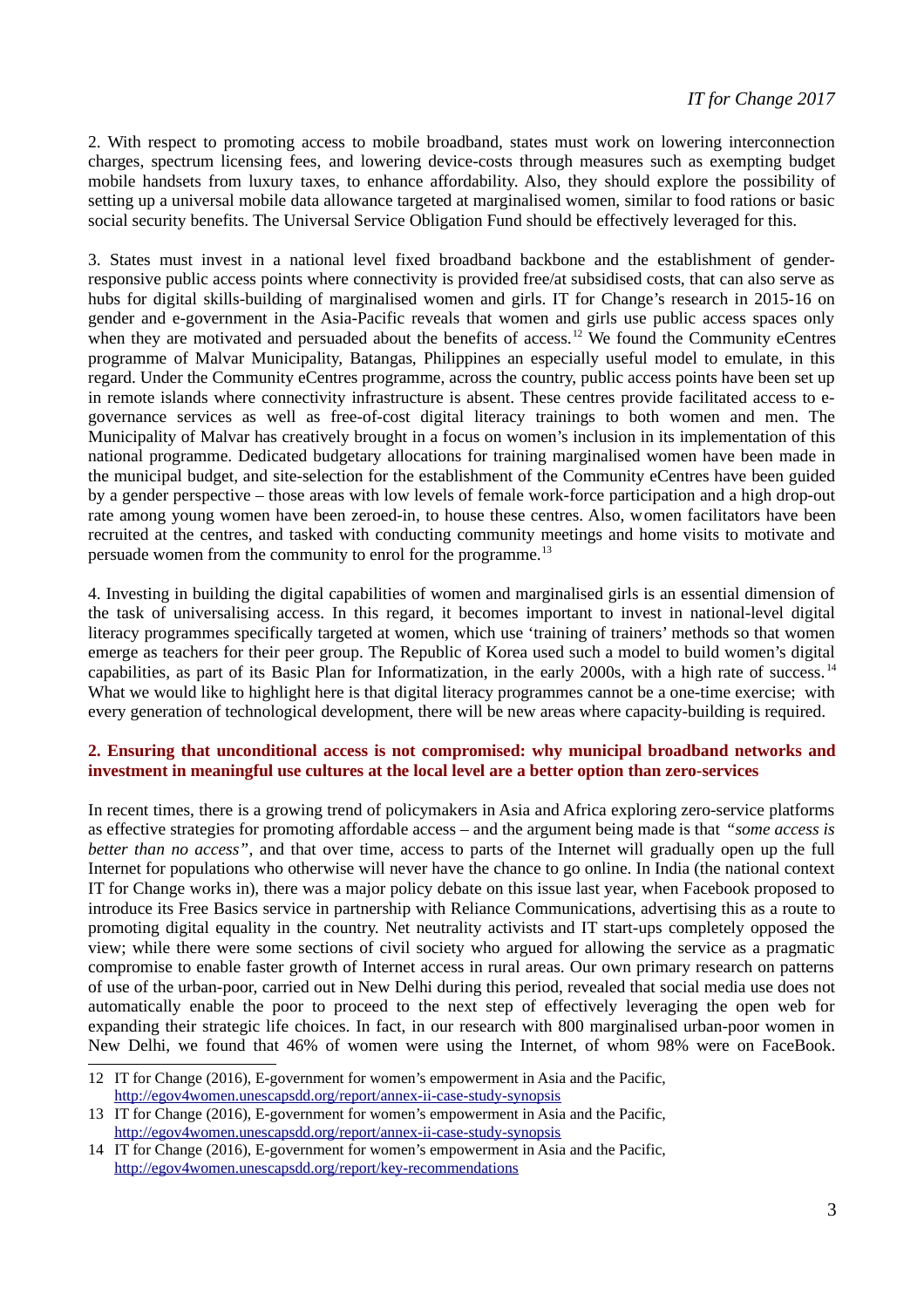However, 51% of women FaceBook users reported having never followed links outside FaceBook, which clearly indicates that for many female users, the Internet experience seems to be constrained to FaceBook's *"walled garden"*. [15](#page-3-0)

Also, zero services reinforce the power of a few platforms with a high market share, by consolidating their position as gatekeepers of the Internet. Lack of safeguards for data privacy and controls on re-use of user data by these platforms are another major concern. This becomes especially critical in contexts such as Bangladesh, where the Free Basics platform is being used extensively by non-profit organisations to provide 'free-of-cost' sexual and reproductive rights-related information services to marginalised women and girls.

IT for Change's position is that all commercially-driven zero service arrangements, even those which are telecom service provider-agnostic, should be disallowed. This is because they lock-in users into specific platforms and pose grave concerns for users' informational privacy and protection of personal data. Further, they distort the level playing field of the Internet by putting a few powerful players in the privileged position of gatekeeping all user communication online.[16](#page-3-1) The only exception to this rule can be public interest messages broadcast by government agencies and other public institutions, related to rights and entitlements.

In the final analysis, investing in national broadband networks that provide broadband access as a public utility accompanied by strategies to promote uptake by women's organisations and collectives at the local level may be more suitable for a rights-based approach to promoting women's access. For example, UK has encouraged the development of municipal broadband networks, and is promoting women's uptake of these services, through its 'Women and Broadband' Project. This project has not only invested in the development of high-speed broadband infrastructure in rural areas, but also sought to encourage rural women entrepreneurs in these areas to set up or expand businesses, fully utilising digital and cloud technology, through free-of-cost trainings and workshops that help women set up websites for their businesses and use other online tools to expand their business networks.

#### **3. Clear legal frameworks to protect women's rights online**

National governments must enact a robust human rights framework for the Internet at the national level, that safeguards user freedoms of expression and association, and right to privacy and data protection. A related, but separate issue, is revamping historical legislation on Violence Against Women to keep pace with new developments in the digitalised context, and effectively balancing women's right to freedom from violence with freedom of speech. In this regard, we would like to highlight that legal frameworks against online violence and harassment must not end up privatising censorship by delegating this function to intermediary platforms. Instead, an independent ombudsman must be established to process user-complaints of specific "harmful communication" that they have received, including anonymous trolling, based on clearly defined yardsticks of what constitutes "harm" and rules that effective balance rights of authors to free speech and expression with the need for preventing "public harm" ensuing from misogynistic speech online. New Zealand's Harmful Digital Communications Act 2015 is a sound measure in this direction.<sup>[17](#page-3-2)</sup>

### **4. Investing in local content production efforts:**

It is well recognised that the online information and knowledge commons are dominated by languages and world-views of the global North, and that there is a complete paucity of information and knowledge which is relevant to the day-to-day lives of women from the global South, especially in local languages. Research suggests that unless communities see a clear benefit in terms of using the Internet to meet their everyday informational needs or communicational networking, they do not take to the Internet. The perception that the net is not relevant to one's life is one of the largest barriers to marginalised women's uptake and use of the

<span id="page-3-0"></span><sup>15</sup> IT for Change (2015), The Internet as a game-changer for marginalised women -going back to the real Basics, <http://webfoundation.org/2015/10/india-womens-rights-online/>

<span id="page-3-1"></span><sup>16</sup> <http://www.thehindu.com/opinion/op-ed/Free-Basics-now-through-the-backdoor/article14471120.ece>

<span id="page-3-2"></span><sup>17</sup> IT for Change (2017), op.cit.